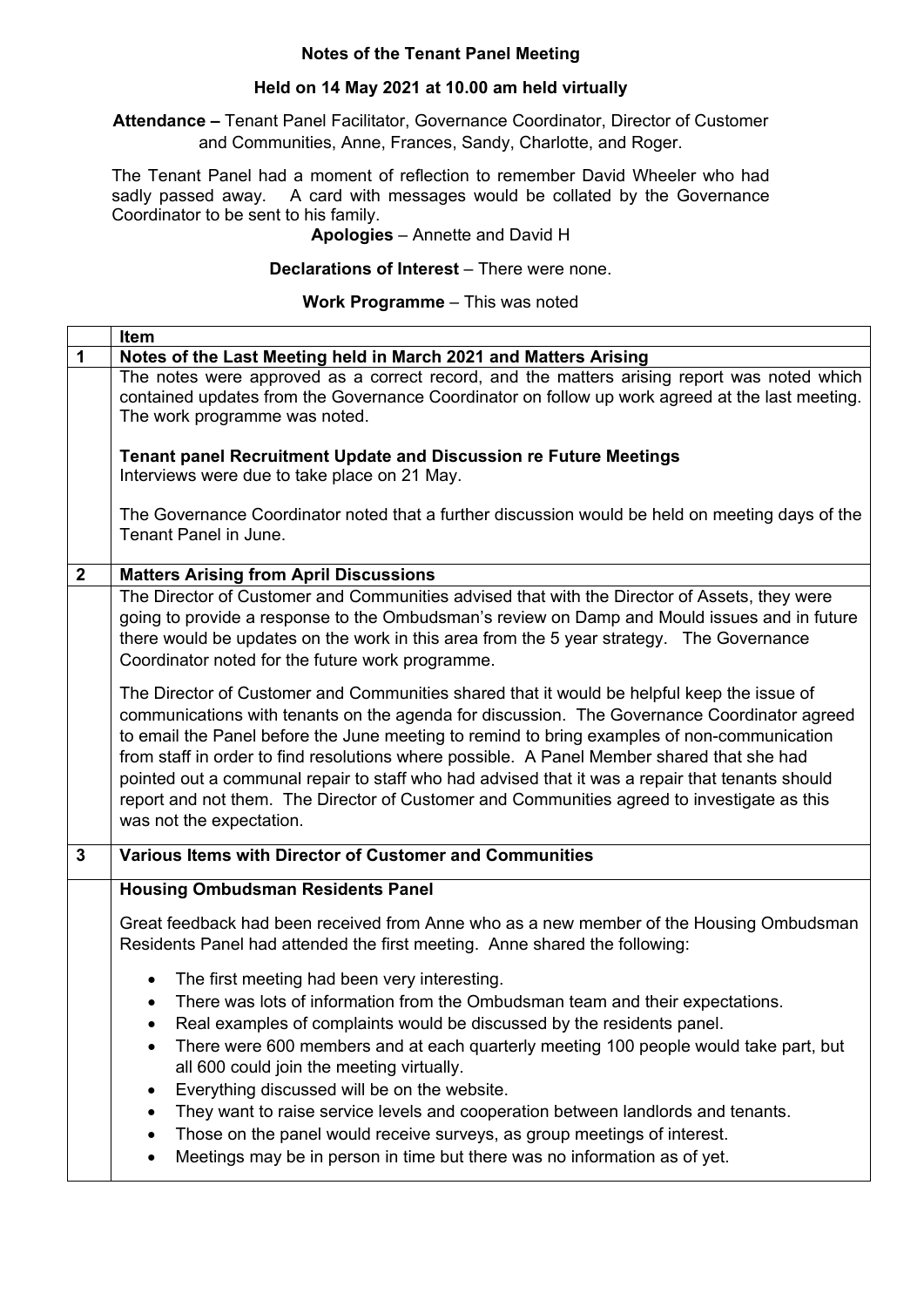The next meeting was in July and Anne would update the Panel in September and with a written report in advance. The Governance Coordinator agreed to add to the agenda for that meeting.

# **Self-assessment of the Customer Charter**

As part of the Charter for Social Housing Residents, amongst other things the Government were going to require landlords to report on a national set of Key Performance Indicators in future that were not available yet, however a self-assessment against all of the criteria in the Charter had taken place and had been circulated to the Panel for information . Following a query from a Panel member the Director of Customer and Communities shared that the 'responsible and accountable persons' mentioned in the Government charter could be a role already in the business or one that requires creation but Freebridge were awaiting more information on this aspect from Government guidance before deciding. The assessment would continue to be shared with the Tenant Panel as it evolved and there were links to the new five-year strategy. The Governance Coordinator agreed to note on the work programme.

The Panel welcomed Anita Jones, Chief Executive to the meeting.

# **Research into Customer Self-Referrals**

The Tenant Panel had spent time since the last meeting to research accessibility of Freebridge guidance and support, the Panel shared the following:

- The website was good and they could find lots of information.
- The Tenant Panel section needed more up to date information on recruitment.
- A section on engagement mentioned focus groups and workshops but this was not something Freebridge did currently.
- The Tenant Portal option was good but it needed to be in a more prominent position on the home page of the website.
- The website needed to be updated more regularly as two weeks ago the news feed was still as at January 21st.
- Information on assistance with foodbanks, activities for children, welfare calls and extra staff that have been taken on for those who had lost their jobs was all there. Help with budgeting, disability, domestic violence and other things was easily found on the website.

A Panel Member commented the notes of the Tenant Panel could get more publicity and a link to the kind of issues that the Panel Members discuss may encourage others to get involved. The Director of Customer and Communities shared that the page needed a redesign to be more appealing. It was agreed to bring back some thoughts to the next meeting to discuss information about what the Panel has been doing to be more appealing in Streets Ahead and on the website. The Governance Coordinator agreed to add to the work programme.

# **Customer Service Committee Pilot Update**

The Director of Customer and Communities advised that the Board and Leadership Team were addressing feedback from a recent review on Board Effectiveness and there would be considerations around the Terms of Reference for the Committees. The Governance Coordinator agreed to circulate the latest minutes from the Customer Services Committee. The Governance Coordinator agreed to arrange that feedback be provided at the Tenant Panel meeting in July in regard to review of Committee Term of References.

# **4 Quarter 4 Performance and Introduction to New KPIs (Key Performance Indicators)**

The Communications Business Partner joined the meeting to share the New Key Performance Indicators which linked to the strategy, and the Director of Customer and Communities and the Chief Executive continued in the meeting. The Tenant Panel were invited to consider if there were other areas that needed to be included or how it could best be presented.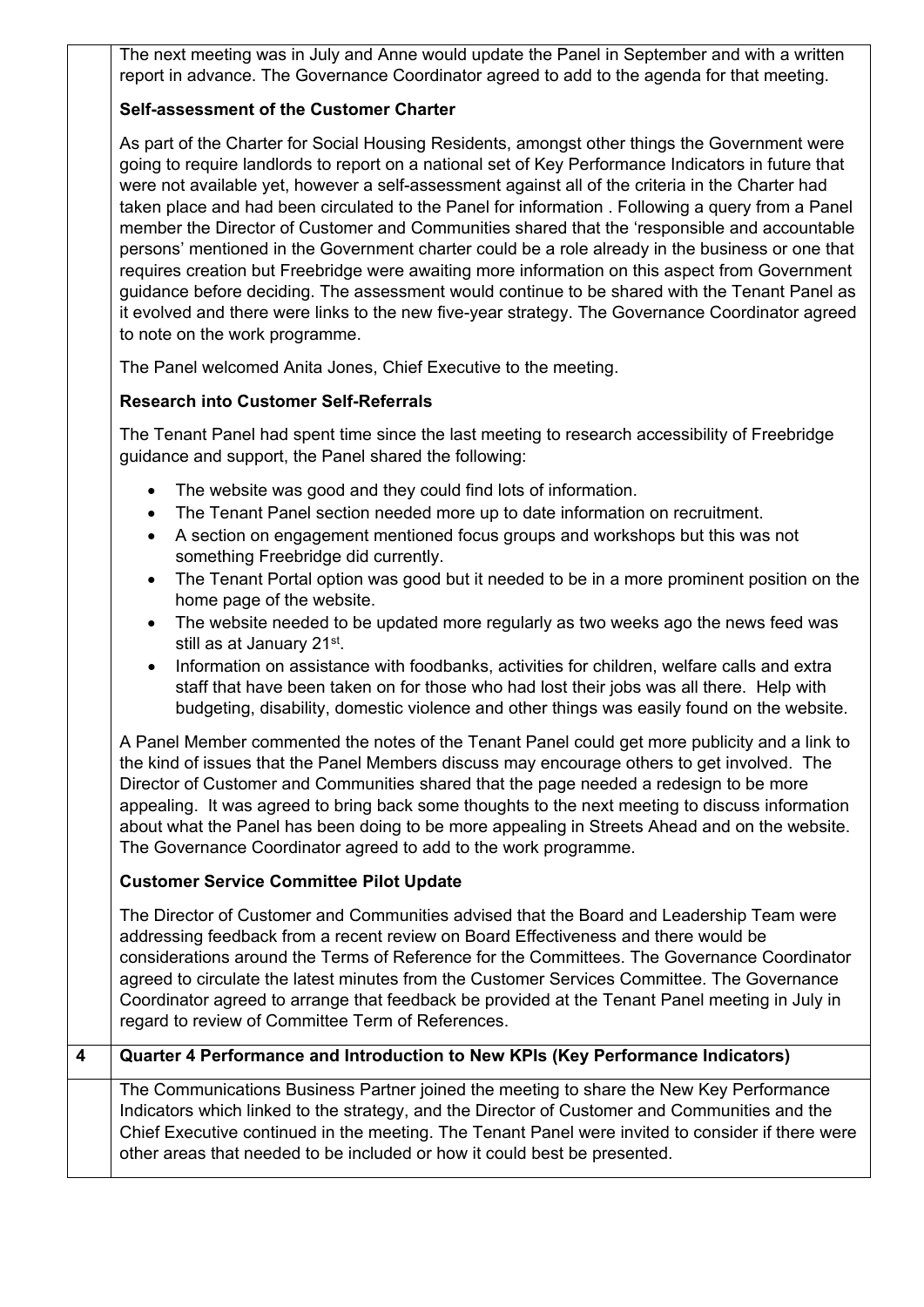|   | A Panel member stated that it did not seem a true and fair indication of performance in reviewing<br>the data of the past 12 months with the impact that the pandemic has brought and that the<br>organisation should spend more time looking forward than back.                                                                                                                               |
|---|------------------------------------------------------------------------------------------------------------------------------------------------------------------------------------------------------------------------------------------------------------------------------------------------------------------------------------------------------------------------------------------------|
|   | A Panel Member commented that they felt that Freebridge had managed the business well in their<br>own view over the past 12 months under the circumstances of the pandemic.                                                                                                                                                                                                                    |
|   | The Chief Executive shared that the KPIs had come as a second indicator over the past 12<br>months as we had looked more for evidence that we had been operating well as a landlord during<br>covid.                                                                                                                                                                                           |
|   | Following a comment the Director of Customer and Communities shared that the feedback<br>received in a recent text survey to tenants had aligned with what had been known from previous<br>work four years ago on tenant priorities. In addition, this survey enabled Freebridge to reach<br>many tenants, which had been a quick and easy process, compared to other methods of<br>surveying. |
|   | The Panel agreed to share any examples they find of performance to inform a style that best<br>suited them for their regular review.                                                                                                                                                                                                                                                           |
|   | The Tenant Panel thanked Anita for her attendance and she left the meeting at this point. The<br>Director of Customer and Communities left the meeting at this point.                                                                                                                                                                                                                          |
| 5 | <b>Update on Placeshaping</b>                                                                                                                                                                                                                                                                                                                                                                  |
|   | The Placeshaping Manager joined the meeting to provide an update since the last meeting with<br>the Panel in February.                                                                                                                                                                                                                                                                         |
|   | Community centres had been closed throughout the pandemic apart from leaseholders<br>$\bullet$<br>who rent spaces. There was reintroduction of groups and youth groups at Providence<br>Street and Discovery Centre as of 12 April.<br>Over the past two months work had been undertaken to ensure the centres were covid<br>$\bullet$<br>compliant.                                           |
|   | They continued to ensure that tenants and the wider community were supported via the<br>$\bullet$<br>food bank and community caterer food parcels, wellbeing packs and calls to higher risk<br>tenants, which would continue to be a Placeshaping Service.                                                                                                                                     |
|   | There had been a two-week Easter programme online. There was 200 Easter eggs<br>donated by Kinnerton, which were given away to communities in Kings Lynn, Downham,<br>Outwell and Hunstanton.                                                                                                                                                                                                  |
|   | They hoped to put in bids going forward for the centre to run and there was funding from<br>$\bullet$<br>the Borough Council for the Discovery Centre already received on an annual basis for<br>youth provision.                                                                                                                                                                              |
|   | The team were hoping to launch a community garden at the Discovery Centre on the bank<br>holiday weekend.                                                                                                                                                                                                                                                                                      |
|   | A Panel Member commented that the team had been very busy, and all the work undertaken had<br>been positive and congratulations to them.                                                                                                                                                                                                                                                       |
|   | The Placeshaping Manager shared a summer programme of activities at the Discovery Centre<br>would be taking place. A Panel member welcomed something different as they felt there was<br>more of the wider community attending previous events like fetes.                                                                                                                                     |
|   | A Panel Member wondered if there was an opportunity to hand out any literature regarding the<br>Tenant Panel at events. The Placeshaping Manager shared that the team would use it as an<br>opportunity to provide Freebridge related guidance and information.                                                                                                                                |
|   | A Panel Member felt it was a good idea to hold activities over the summer, but they were<br>concerned that there were other communities not just the Discovery Centre further afield in                                                                                                                                                                                                        |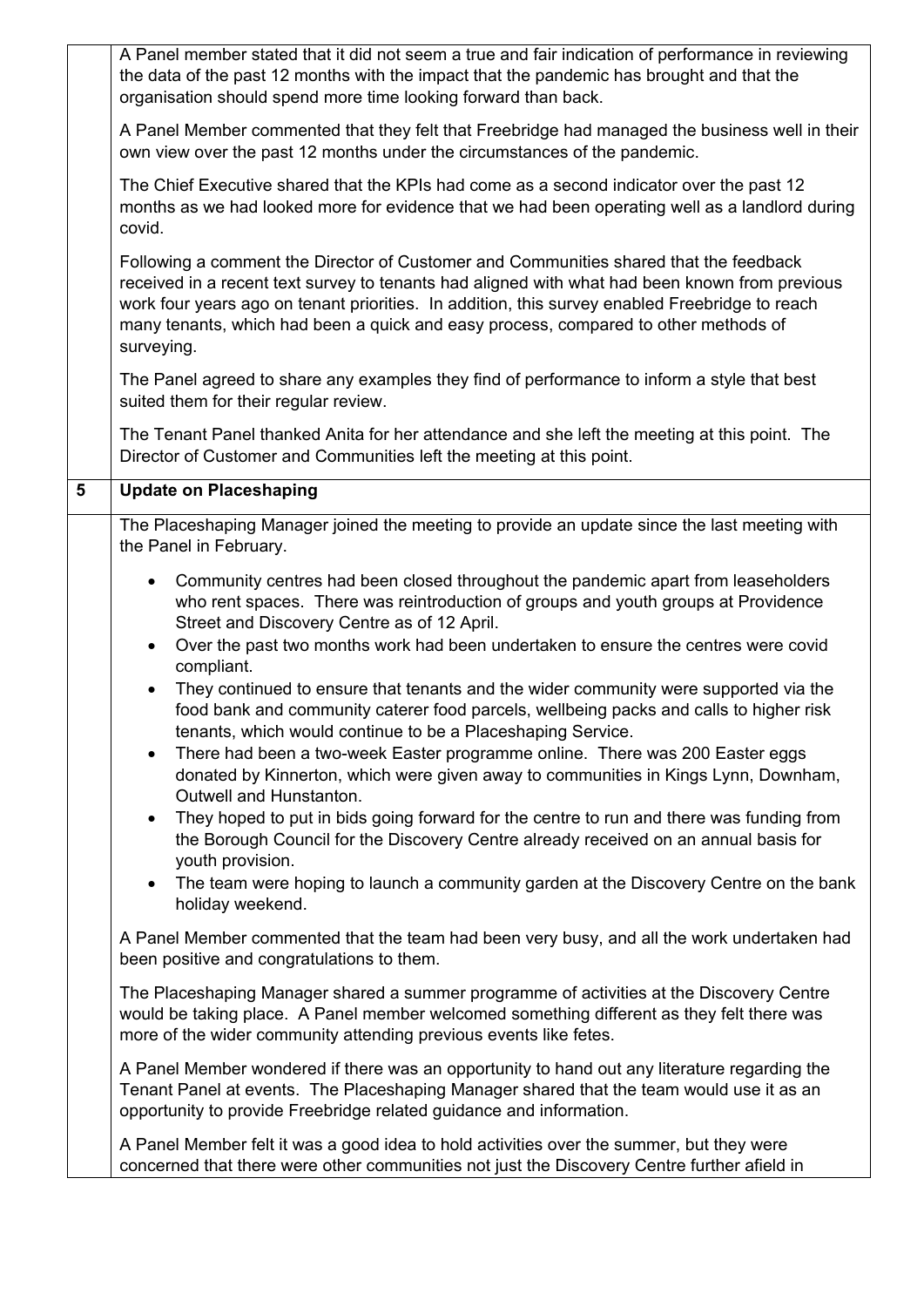|   | villages where people cannot drive and have limited bus services and who are isolated. A Panel<br>Member shared that the villages have been double isolated with lockdown compared to town and<br>instead of putting effort only in Kings Lynn Freebridge should go further afield. They added that<br>the towns maybe the main bases but they are in town where people have more opportunities than<br>what there are in villages where they are more isolated. |
|---|------------------------------------------------------------------------------------------------------------------------------------------------------------------------------------------------------------------------------------------------------------------------------------------------------------------------------------------------------------------------------------------------------------------------------------------------------------------|
|   | Another Panel Member shared that some villages are linked together so if you advertise events<br>really well like putting flyers through doors and not just in Streets Ahead, people should respond<br>and hold something in a central village.                                                                                                                                                                                                                  |
|   | A Panel Member shared that they did not know about the Easter events and the advertisement of<br>these needs to be considered again to reach as many tenants as possible.                                                                                                                                                                                                                                                                                        |
|   | A Panel Member commented that there were so many isolated people in the villages and there<br>was no reason why there could not be a coffee morning arranged.                                                                                                                                                                                                                                                                                                    |
|   | A Panel Member shared that you could travel around villages and take the programme with you,<br>where there are many playing fields and village halls and it was about time that tenants in villages<br>had this benefit as they may feel ignored.                                                                                                                                                                                                               |
|   | A Panel Member shared that there would be a cost to this but perhaps Freebridge could team up<br>with other charities who want to do similar things.                                                                                                                                                                                                                                                                                                             |
|   | A Panel Member shared that they felt that all tenants pay their rent and they should receive the<br>same services wherever they lived in the borough, in town or in the rural areas. They added that<br>they felt that funding should be taken from King's Lynn and distributed back out to be of benefit to<br>other tenants in rural areas.                                                                                                                    |
|   | The Placeshaping Manager thanked the Panel for their comments, and shared that there was                                                                                                                                                                                                                                                                                                                                                                         |
|   | work to do to ensure that the team were incorporating villages and the isolated areas.                                                                                                                                                                                                                                                                                                                                                                           |
|   | The Tenant Panel thanked the Placeshaping Manager for their attendance and listening to the<br>tenant's views and they left the meeting at this point                                                                                                                                                                                                                                                                                                            |
| 6 | <b>Update on Health and Safety Compliance</b>                                                                                                                                                                                                                                                                                                                                                                                                                    |
|   | The Assets Manager joined the meeting to provide the Tenant Panel with an update on Health<br>and Safety Compliance. The Director of Customer and Communities also re-joined the meeting at<br>this point. The Panel had received information regarding the self-assessment against the<br>regulator's standards at the end of 2020 and had requested an update on compliance with Health<br>and Safety as a result.                                             |
|   | The Assets Manager explained the processes and meetings that take place on the reporting of<br>health and safety compliance on a daily and weekly basis.                                                                                                                                                                                                                                                                                                         |
|   | A Panel Member shared that they felt more focus should be included around sheds or outhouses<br>that are connected to kitchens, as they often can suffer with mould, which may result in the walls<br>and ceiling breaking up.                                                                                                                                                                                                                                   |
|   | A Panel Member shared that customers needed to have follow ups and be listened to when there<br>are problems reported. They added that there is often a lack of knowledge and communication<br>from staff with conflicting resolutions proposed sometimes by different managers. The Assets<br>Manager shared that if Freebridge were not providing the right information to tenants they would<br>need to look into that.                                       |